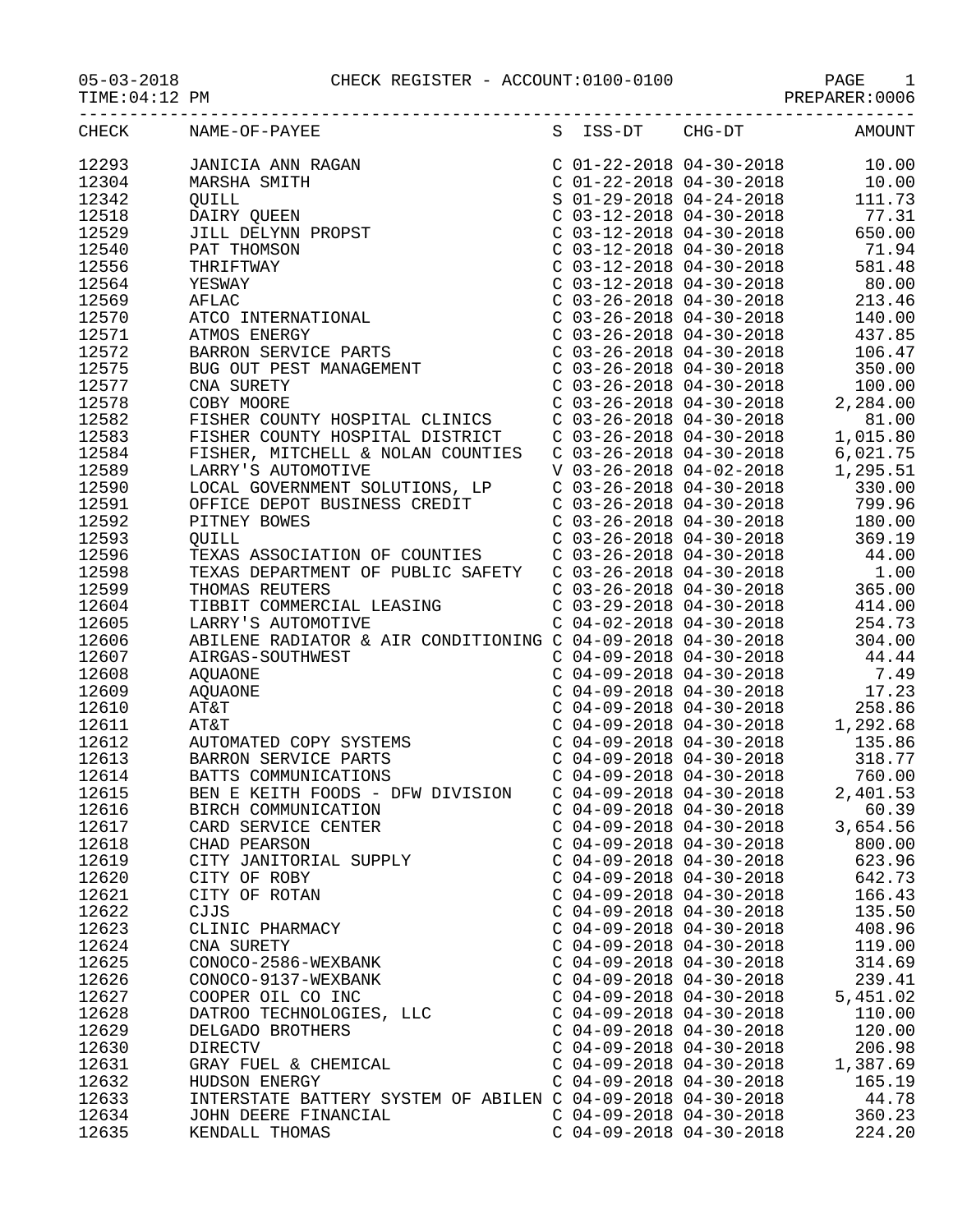## 05-03-2018 CHECK REGISTER - ACCOUNT:0100-0100 PAGE 2

PREPARER:0006

|       | CHECK NAME-OF-PAYEE S ISS-DT CHG-DT AMOUNT                                                                                                                                                                                                                                                                                                                                                     |                           |          |
|-------|------------------------------------------------------------------------------------------------------------------------------------------------------------------------------------------------------------------------------------------------------------------------------------------------------------------------------------------------------------------------------------------------|---------------------------|----------|
| 12636 | $\begin{tabular}{l c c c c c c c c} \multicolumn{4}{l c c c} \multicolumn{4}{l c c} \multicolumn{4}{l c c} \multicolumn{4}{l c c} \multicolumn{4}{l c c} \multicolumn{4}{l c c} \multicolumn{4}{l c c} \multicolumn{4}{l c c} \multicolumn{4}{l c c} \multicolumn{4}{l c c} \multicolumn{4}{l c c} \multicolumn{4}{l c c} \multicolumn{4}{l c c} \multicolumn{4}{l c c} \multicolumn{4}{l c c$ |                           |          |
| 12637 |                                                                                                                                                                                                                                                                                                                                                                                                |                           |          |
| 12638 |                                                                                                                                                                                                                                                                                                                                                                                                |                           |          |
| 12639 |                                                                                                                                                                                                                                                                                                                                                                                                |                           |          |
| 12640 |                                                                                                                                                                                                                                                                                                                                                                                                |                           |          |
| 12641 |                                                                                                                                                                                                                                                                                                                                                                                                |                           |          |
| 12642 |                                                                                                                                                                                                                                                                                                                                                                                                |                           |          |
| 12643 |                                                                                                                                                                                                                                                                                                                                                                                                |                           |          |
| 12644 |                                                                                                                                                                                                                                                                                                                                                                                                |                           |          |
| 12645 |                                                                                                                                                                                                                                                                                                                                                                                                |                           |          |
| 12646 |                                                                                                                                                                                                                                                                                                                                                                                                |                           |          |
| 12647 |                                                                                                                                                                                                                                                                                                                                                                                                |                           |          |
| 12648 |                                                                                                                                                                                                                                                                                                                                                                                                |                           |          |
| 12649 |                                                                                                                                                                                                                                                                                                                                                                                                |                           |          |
| 12650 |                                                                                                                                                                                                                                                                                                                                                                                                |                           |          |
| 12651 |                                                                                                                                                                                                                                                                                                                                                                                                |                           |          |
| 12652 |                                                                                                                                                                                                                                                                                                                                                                                                |                           |          |
| 12653 |                                                                                                                                                                                                                                                                                                                                                                                                |                           |          |
| 12654 |                                                                                                                                                                                                                                                                                                                                                                                                |                           |          |
| 12655 |                                                                                                                                                                                                                                                                                                                                                                                                |                           |          |
| 12656 | PERDUE, BRANDON, FIELDER, COLLINS & C 04-09-2018 04-30-2018<br>C 04-09-2018 04-30-2018<br>RELIX INC.<br>ROLLING PLAINS MEMORIAL<br>ROLLING PLAINS MEMORIAL<br>C 04-09-2018 04-30-2018<br>ROTAN MERCANTILE CO. LLC<br>C 04-09-2018 04-30-2018                                                                                                                                                   |                           |          |
| 12657 |                                                                                                                                                                                                                                                                                                                                                                                                |                           |          |
| 12658 |                                                                                                                                                                                                                                                                                                                                                                                                |                           |          |
|       |                                                                                                                                                                                                                                                                                                                                                                                                |                           |          |
| 12659 | SYLVESTER-MCCAULLEY WATER SUPPLY<br>T & K AG CENTER<br>T & K AG CENTER<br>TEXAS ASSOCIATION OF COUNTIES<br>TEXAS DEPARTMENT OF STATE HEALTH SE C 04-09-2018 04-30-2018<br>TEXAS DEPARTMENT OF STATE HEALTH SE C 04-09-2018 04-30-2018                                                                                                                                                          |                           |          |
| 12660 |                                                                                                                                                                                                                                                                                                                                                                                                |                           |          |
| 12661 |                                                                                                                                                                                                                                                                                                                                                                                                |                           |          |
| 12662 |                                                                                                                                                                                                                                                                                                                                                                                                |                           |          |
| 12663 |                                                                                                                                                                                                                                                                                                                                                                                                |                           |          |
| 12664 | $\begin{tabular}{lcccc} \texttt{TEXAS} & \texttt{DEPARTMENT OF STATE HEALTH SE C} & 04-09-2018 & 04-30-2018 & 21.96 \\ \texttt{TEXAS STATE UNURESITY} & 1 & 04-09-2018 & 04-09-2018 & 150.00 \\ \texttt{TRIFYAREN CAT} & 0 & 04-09-2018 & 04-30-2018 & 197.19 \\ \texttt{NARREN CAT} & 0 & 04-09-2018 & 04-30-2018 & 197.19 \\ \texttt{WARREN CAT} & 0 &$                                      |                           |          |
| 12665 |                                                                                                                                                                                                                                                                                                                                                                                                |                           |          |
| 12666 |                                                                                                                                                                                                                                                                                                                                                                                                |                           |          |
| 12667 |                                                                                                                                                                                                                                                                                                                                                                                                |                           |          |
| 12668 |                                                                                                                                                                                                                                                                                                                                                                                                |                           |          |
| 12669 |                                                                                                                                                                                                                                                                                                                                                                                                |                           |          |
| 12670 |                                                                                                                                                                                                                                                                                                                                                                                                |                           |          |
| 12671 |                                                                                                                                                                                                                                                                                                                                                                                                |                           |          |
| 12672 |                                                                                                                                                                                                                                                                                                                                                                                                |                           |          |
| 12673 | TEXAS DEPARTMENT OF STATE HEALTH SE C 04-10-2018 04-30-2018                                                                                                                                                                                                                                                                                                                                    |                           | 150.00   |
| 12674 |                                                                                                                                                                                                                                                                                                                                                                                                | E 04-11-2018 04-11-2018   | 0.00     |
| 12675 | AT&T                                                                                                                                                                                                                                                                                                                                                                                           | $C$ 04-11-2018 04-30-2018 | 68.69    |
| 12676 | AT&T                                                                                                                                                                                                                                                                                                                                                                                           | $C$ 04-11-2018 04-30-2018 | 90.63    |
| 12677 | AIRGAS-SOUTHWEST                                                                                                                                                                                                                                                                                                                                                                               | $C$ 04-23-2018 04-30-2018 | 49.93    |
| 12678 | AQUAONE INC.                                                                                                                                                                                                                                                                                                                                                                                   | $C$ 04-23-2018 04-30-2018 | 23.22    |
| 12679 | AT&T                                                                                                                                                                                                                                                                                                                                                                                           | I 04-23-2018 04-23-2018   | 687.26   |
| 12680 | ATMOS ENERGY                                                                                                                                                                                                                                                                                                                                                                                   | I 04-23-2018 04-23-2018   | 136.15   |
| 12681 | AUTO GLASS BROKERS                                                                                                                                                                                                                                                                                                                                                                             | I 04-23-2018 04-23-2018   | 125.00   |
| 12682 | <b>BBVA COMPASS</b>                                                                                                                                                                                                                                                                                                                                                                            | I 04-23-2018 04-23-2018   | 216.81   |
| 12683 | BECKY DAVIS                                                                                                                                                                                                                                                                                                                                                                                    | I 04-23-2018 04-23-2018   | 160.00   |
| 12684 | BEN E KEITH FOODS - DFW DIVISION                                                                                                                                                                                                                                                                                                                                                               | $C$ 04-23-2018 04-30-2018 | 780.67   |
| 12685 | BIG COUNTRY ELECTRIC COOP                                                                                                                                                                                                                                                                                                                                                                      | $C$ 04-23-2018 04-30-2018 | 471.00   |
| 12686 | BITTER CREEK WATER SUPPLY CORP                                                                                                                                                                                                                                                                                                                                                                 | $C$ 04-23-2018 04-30-2018 | 200.00   |
| 12687 | CDCAT-REGION 2                                                                                                                                                                                                                                                                                                                                                                                 | I 04-23-2018 04-23-2018   | 50.00    |
| 12688 | COOPER OIL CO INC                                                                                                                                                                                                                                                                                                                                                                              | $C$ 04-23-2018 04-30-2018 | 1,167.76 |
| 12689 | DATROO TECHNOLOGIES, LLC                                                                                                                                                                                                                                                                                                                                                                       | $C$ 04-23-2018 04-30-2018 | 382.00   |
| 12690 | DE LAGE LANDEN                                                                                                                                                                                                                                                                                                                                                                                 | I 04-23-2018 04-23-2018   | 224.72   |
| 12691 | DIRECT ENERGY                                                                                                                                                                                                                                                                                                                                                                                  | I 04-23-2018 04-23-2018   | 1,703.64 |
| 12692 | FLORES FARMS                                                                                                                                                                                                                                                                                                                                                                                   | $C$ 04-23-2018 04-30-2018 | 1,012.50 |
| 12693 | GOVERNMENT FORMS AND SUPPLIES LLC                                                                                                                                                                                                                                                                                                                                                              | I 04-23-2018 04-23-2018   | 141.94   |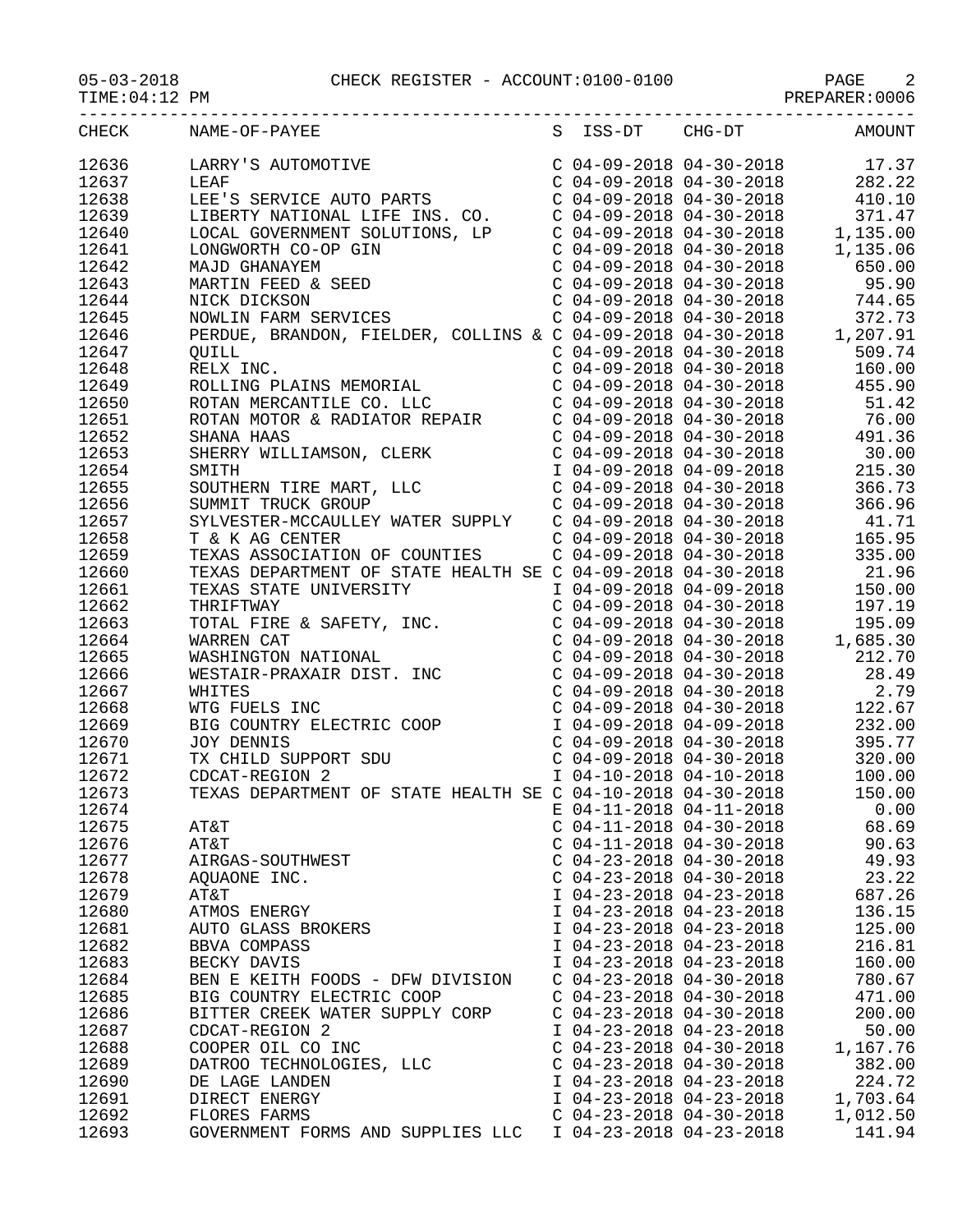| $05 - 03 - 2018$ |  |
|------------------|--|
|------------------|--|

| AGE<br>۰. |   |   |   |  |
|-----------|---|---|---|--|
|           | - | - | - |  |

| CHECK | NAME-OF-PAYEE                           |                           | S ISS-DT CHG-DT           | AMOUNT    |
|-------|-----------------------------------------|---------------------------|---------------------------|-----------|
| 12694 | HILL COUNTRY SOFTWARE                   |                           | I 04-23-2018 04-23-2018   | 3,960.00  |
| 12695 | KNOX WASTE SERVICE LLC                  |                           | $C$ 04-23-2018 04-30-2018 | 116.24    |
| 12696 | OFFICE DEPOT BUSINESS CREDIT            | $C$ 04-23-2018 04-30-2018 |                           | 34.29     |
| 12697 | PAT THOMSON                             | I 04-23-2018 04-23-2018   |                           | 743.58    |
| 12698 | OUILL                                   | I 04-23-2018 04-23-2018   |                           | 355.99    |
| 12699 | ROBERT X. MARTINEZ WELDING              | $C$ 04-23-2018 04-30-2018 |                           | 250.00    |
| 12700 | SAMS CLUB                               | $C$ 04-23-2018 04-30-2018 |                           | 411.85    |
| 12701 | SUPERIOR VISION OF TEXAS                | $C$ 04-23-2018 04-30-2018 |                           | 49.92     |
| 12702 | THE NEWSPAPER OFFICE LLC                | $C$ 04-23-2018 04-30-2018 |                           | 1,227.00  |
| 12703 | TIBBIT COMMERCIAL LEASING               | $C$ 04-23-2018 04-30-2018 |                           | 414.00    |
| 12704 | VERIZON WIRELESS                        | $C$ 04-23-2018 04-30-2018 |                           | 150.90    |
| 12705 | YELLOWHOUSE MACHINERY CO                | $C$ 04-23-2018 04-30-2018 |                           | 1,324.23  |
| 12706 | AFLAC                                   | I 04-23-2018 04-23-2018   |                           | 213.46    |
| 12707 | ATMOS ENERGY                            | I 04-23-2018 04-23-2018   |                           | 1,828.27  |
| 12708 | BECKY MAULDIN                           | $C$ 04-23-2018 04-30-2018 |                           | 415.94    |
| 12709 | COOPER OIL CO INC                       | $C$ 04-23-2018 04-30-2018 |                           | 3,029.16  |
| 12710 | TEXAS ASSOCIATION OF COUNTIES           | $C$ 04-23-2018 04-30-2018 |                           | 44.00     |
| 12711 | TEXAS ASSOCIATION OF<br>COUNTIES        | $C$ 04-23-2018 04-30-2018 |                           | 23,934.47 |
| 12712 | TX CHILD SUPPORT SDU                    | I 04-23-2018 04-23-2018   |                           | 304.00    |
| 12713 | ATMOS ENERGY                            | I 04-24-2018 04-24-2018   |                           | 119.04    |
| 12714 | <b>QUILL</b>                            | I 04-24-2018 04-24-2018   |                           | 106.79    |
| 12715 | VERIZON WIRELESS                        | $C$ 04-24-2018 04-30-2018 |                           | 265.93    |
| 12716 | CARD SERVICE CENTER                     | I 04-24-2018 04-24-2018   |                           | 2,199.68  |
| 12717 | West Central Texas Law Enforcement      | I 04-27-2018 04-27-2018   |                           | 36.00     |
|       | 9000000023 E-FILE QUARTERLY REPORTS     | $C$ 04-13-2018 04-13-2018 |                           | 346.45    |
|       | 9000000024 CIVIL FEES QUARTERLY REPORTS | $C$ 04-13-2018 04-13-2018 |                           | 2,151.85  |
|       | 9000000025 CRIMINAL QUARTERLY REPORT    | $C$ 04-13-2018 04-13-2018 |                           | 7,580.55  |
|       | 9000000026 TWC QUARTERLY REPORT         | $C$ 04-13-2018 04-13-2018 |                           | 4,667.16  |